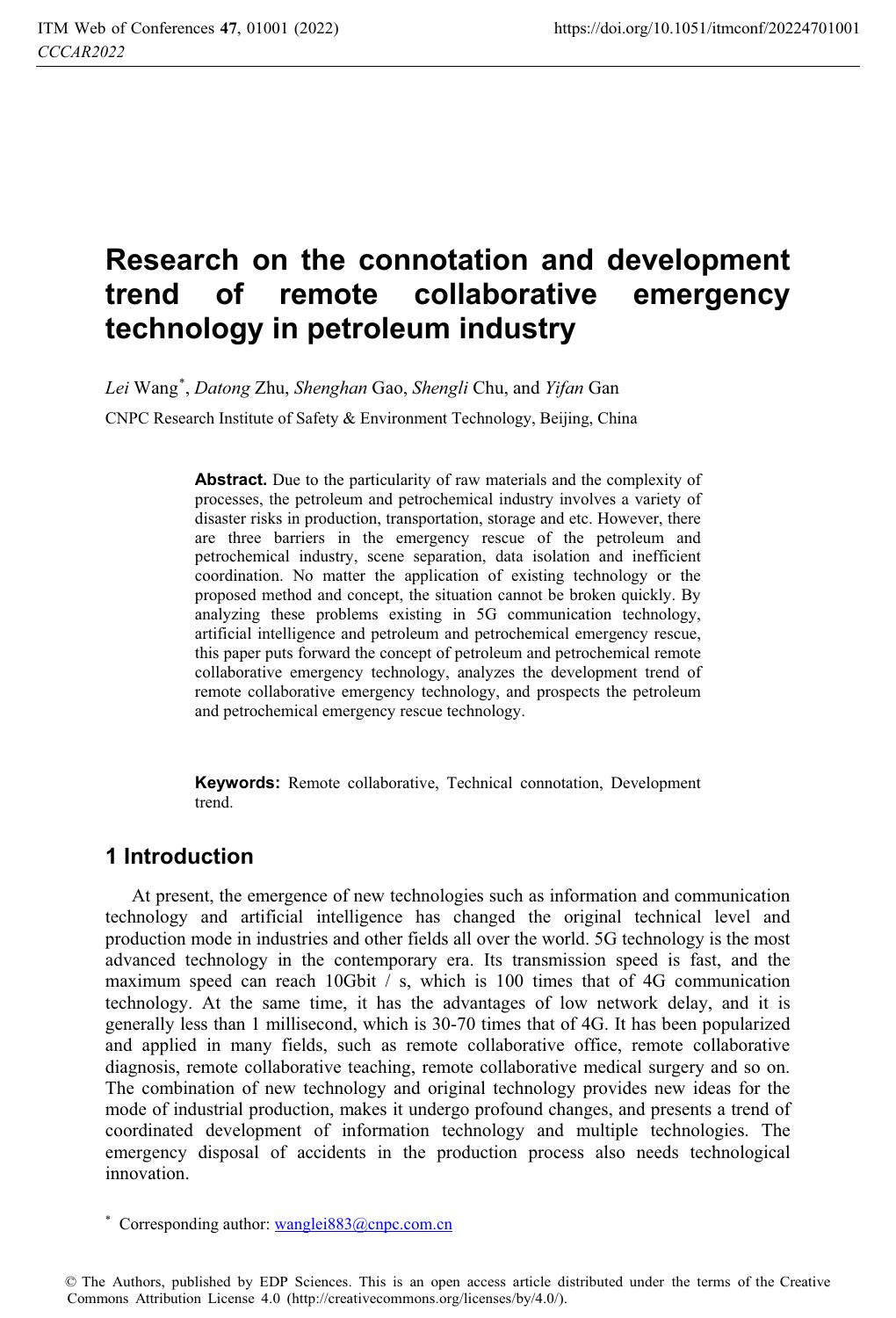At present, the accident emergency treatment technology shows a high-tech trend, especially the development of artificial intelligence, Internet of things and other technologies, which shows great advantages in solving the large casualties and unreasonable material allocation in the rescue process. However, the emergency rescue technology can not be completely separated from people due to the complexity of accident disposal and the defects of current rescue. Therefore, a long-distance and cooperative rescue method that can avoid risks needs to be explored.

"Remote collaboration", a new concept derived from the change of social production mode, can provide tools for the future development of accident emergency rescue. In order to better research and develop remote collaborative emergency technology, it is necessary to study the technical connotation and development trend of remote collaborative emergency technology.

#### **2 Origin of remote collaboration technology**

Long distance refers to long distance and long range. As an attribute, it is often used in combination with other nouns, such as long-distance education, long-distance shooting, remote desktop, remote cooperation, remote control, etc. Distance education originated early, and relevant records have been recorded in ancient times. The concepts of remote desktop, remote cooperation and remote control are also widely spread especially the application of computer and communication technology.

Collaboration refers to the ability to integrate various decentralized resources and make them cooperate fully to achieve common goals. It refers to the ability to collaborate and coordinate two or more goals to achieve a goal. Haken, a German physicist, put forward a unified idea of system synergetics, stating that in a system, if all subsystems or elements in the system can cooperate and cooperate well, a variety of forces can gather into a total force and form a new function that greatly exceeds the sum of their original functions.

Synergy is not a new thing whether at home or abroad. It appears with the emergence of human society and develops with the progress of human society. Collaboration at present includes not only the collaboration between people, but also the all-round collaboration between different application systems, different data resources, different terminal devices, different application scenarios, people and machines, science and technology and tradition.

There are implicit differences between coordination and cooperation. Cooperation refers to the decomposition of a production process into different processes, which are carried out by multiple people at different times, and refers to planned cooperative labor. On the basis of cooperation, coordination further emphasizes three requirements. Firstly, collaboration emphasizes the correct configuration of individuals in the system, while collaboration has no direct requirements for participating individuals. The framework of collaboration is stronger, and collaboration not only focuses on the framework of the whole, but also on the behavior of individuals to complete their work and the influence between individuals. Third, collaboration can be asynchronous. Participating individuals perform tasks and can wait for each other. Collaboration emphasizes the close cooperation of participating individuals and pays more attention to real-time. Therefore, the meaning of collaboration is broader, and collaboration is a special collaboration based on this.

#### **3 Development of remote collaboration technology**

Remote collaboration develops with the emergence of human society, which is roughly divided into four cycles, including local simple collaboration between people in the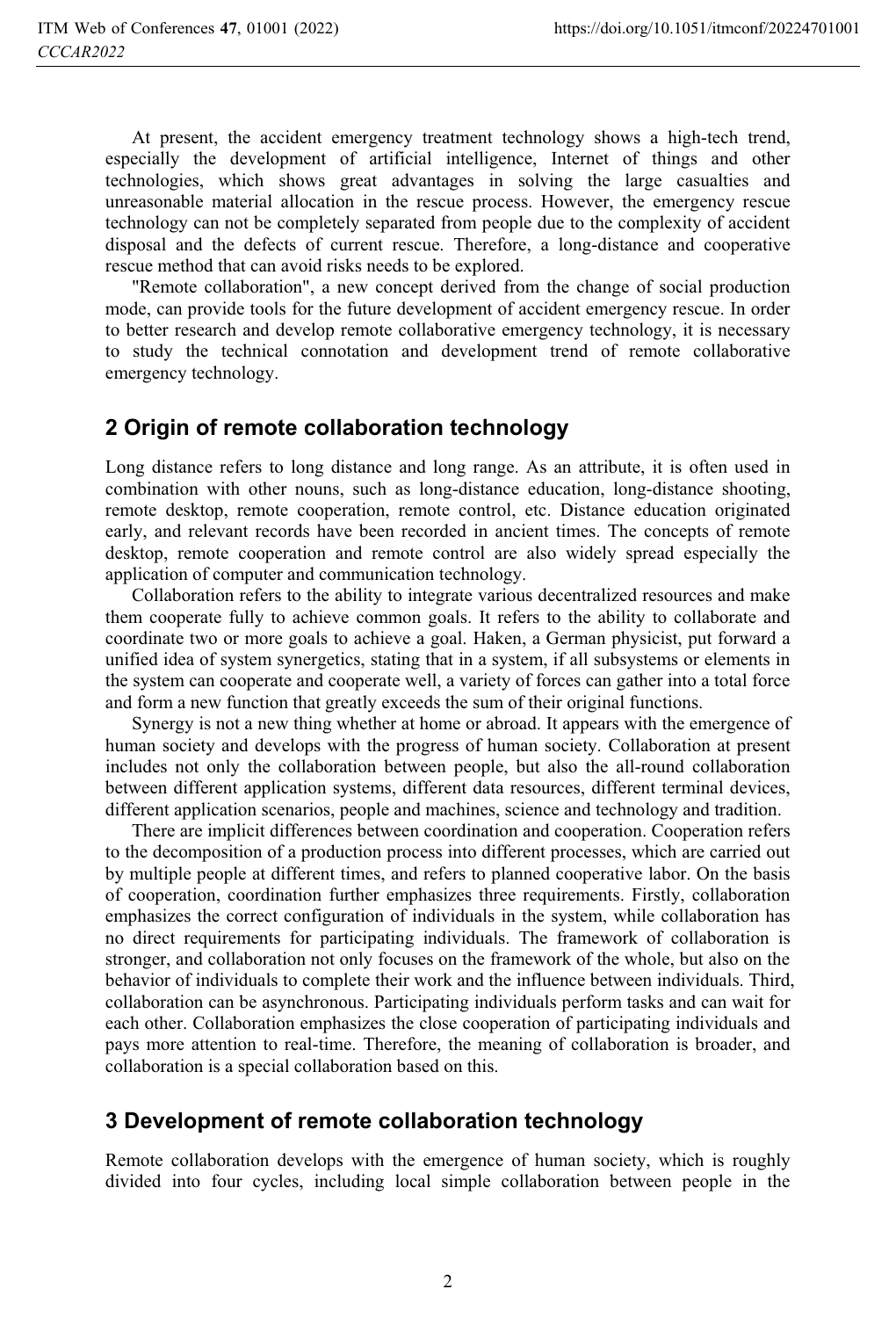primitive society, remote collaboration in the agricultural era, man-machine collaboration in the industrial era, and all things collaboration in the information age.

Primitive society, also known as primitive commune, is the first social form in human history. The process of human production is also the process of the formation of primitive society. It has existed for 23 million years and is the longest stage of social development in human history. The combination of labor is mainly simple cooperation, and the division of labor between people is mainly a natural division of labor according to gender and age due to the extremely low productivity. People are single and unable to struggle with nature. In order to seek living resources, they must work together, which determines the common possession of means of production. At the same time, people can only have an equal relationship of mutual assistance and cooperation in labor. Products are shared by all members of society and distributed equally. Therefore, the synergy in this era is mainly the simple collaboration between local people and people with ethnic groups as the boundary, and the collaboration between pure physical strength.

On the basis of primitive society, agricultural society developed gradually. As hunting developed into human domestication of animals, the mode of production evolved from collection to crop planting, and the development of agricultural society from the initial clan and tribe form to the emergence of cities, and finally formed a country. Human society has developed from a single direct access to natural food. Adults can use nature to produce their own material means of production, and the productivity has been rapidly improved. Not only the overall coordination between people, but also the coordination between people and things was formed during this stage.

Since the 1860s, a series of important inventions have appeared in emerging industries in Britain. Machine production has gradually replaced manual labor, and then expanded to other industries. This major change in industry, science and technology is called the industrial revolution. Machines have gradually replaced human and animal forces as the leading force of production with the development of the second technological revolution. More and more mechanical equipment have been manufactured to work for human beings, giving birth to the comprehensive cooperation between human and machinery and the prototype of simple remote cooperation such as CNC machine tools and remote-controlled cars.

Since the mid-1950s, human society has transitioned to the information age and entered the third revolutionary wave. The invention of computer gave birth to the information revolution. During this period, information technology was the main body, focusing on the creation and development of knowledge. The biggest difference between the information society of the third wave and the agricultural society and industrial society of the previous two waves is that it no longer focuses on physical and mechanical energy, but on intelligence. With the continuous development of computer, Internet, big data, cloud computing, artificial intelligence and other technologies, all things collaboration modes such as remote collaboration, remote conference, remote operation, remote education and remote surgery have been born. Collaboration scenes emerge one after another, and the concept of remote collaboration has been applied.

## **4 Connotation of remote collaborative emergency technology**

As a new concept, remote collaboration has not been defined in academia and authoritative media. Remote collaboration itself is not an independent technology, it must have a technical carrier, such as medical surgery, teaching and so on. Therefore, remote collaboration technology is a combination technology integrating remote communication and other technologies. With the help of communication technologies such as telephone, radio and television, Internet, local and large-area networks, it constructs communication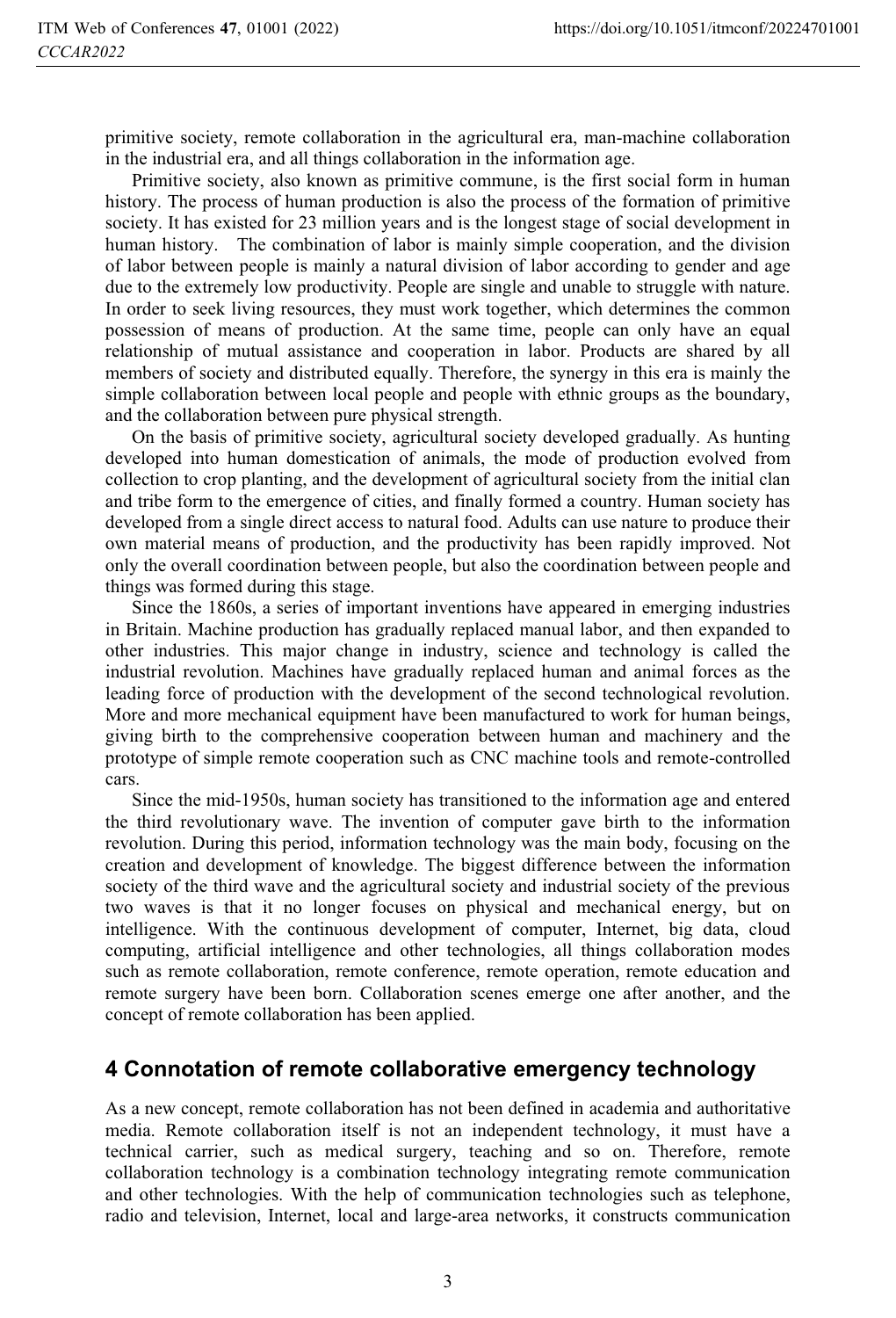between people, between different application systems, between different data resources, between different terminal equipment, between different application scenarios, between people and machines.

Because of its technical combination, remote collaborative emergency technology will also present different technical connotations for different emergency scenarios. Scientific and objective definition of remote collaborative emergency technology will lay a technical foundation for the research of this technology.

As an application of remote collaborative technology in the emergency field, remote collaborative emergency technology will break the space-time boundary of emergency technology and promote the efficient integration of all links in the emergency work process. Remote collaborative emergency technology is a cross space-time and efficient man-machine collaborative emergency technology integrating remote communication and intelligent emergency technology and equipment, which can realize cross space-time real-time information transmission, decision-making and command, emergency response, improve emergency work efficiency, and avoid casualties and reduce property losses.

## **5 Development trend of remote cooperative emergency technology**

Remote collaboration has gradually penetrated into more and more technical fields with the development of technology collaboration. Despite a large number of scientific research on safety risk prevention and control, the leakage, combustion and even explosion of various hazardous chemicals and toxic and harmful materials still occur from time to time in the production process. Firefighters are the first to bear the brunt of the accident.

If there is improper command and decision-making, improper process disposal and bad accident environment during emergency disposal, firefighters will often go deep into danger and even cause personnel sacrifice. How can fire rescue personnel carry out emergency rescue and avoid being in danger? The efficient integration of emergency technology and remote coordination technology and the exploration of new ideas suitable for petroleum and petrochemical accident rescue may effectively solve the three problems existing in the emergency rescue just mentioned.

However, the development of technology is gradual. With the development and breakthrough of communication technology, artificial intelligence, Internet of things and other technologies, remote collaborative emergency technology also has obvious stage development characteristics.

Emergency technology is roughly divided into four stages, including the first stage in which emergency disposal work completely depends on human beings, the second stage in which intelligent equipment assists human beings to complete some emergency rescue work, the third stage in which human aided intelligent equipment to complete some emergency rescue work, and the forth stage in which the emergency rescue work is completely completed by intelligent equipment.

Remote collaborative emergency technology is to take remote communication technology, computer technology, remote perception and control, man-machine cooperation and other technologies as means to improve the current problems of unreasonable accident rescue, low efficiency and high casualty rate in the process of accident consequence disposal. Therefore, in the future petroleum and petrochemical emergency rescue, remote collaborative emergency technology will become the mainstream technical development direction. The remote collaborative technology system improves the command and decision-making, remote control and remote real-time operation process in the process of accident rescue. With the development of the basic technology constituting the remote collaborative technology system, the future emergency rescue will be carried out in the